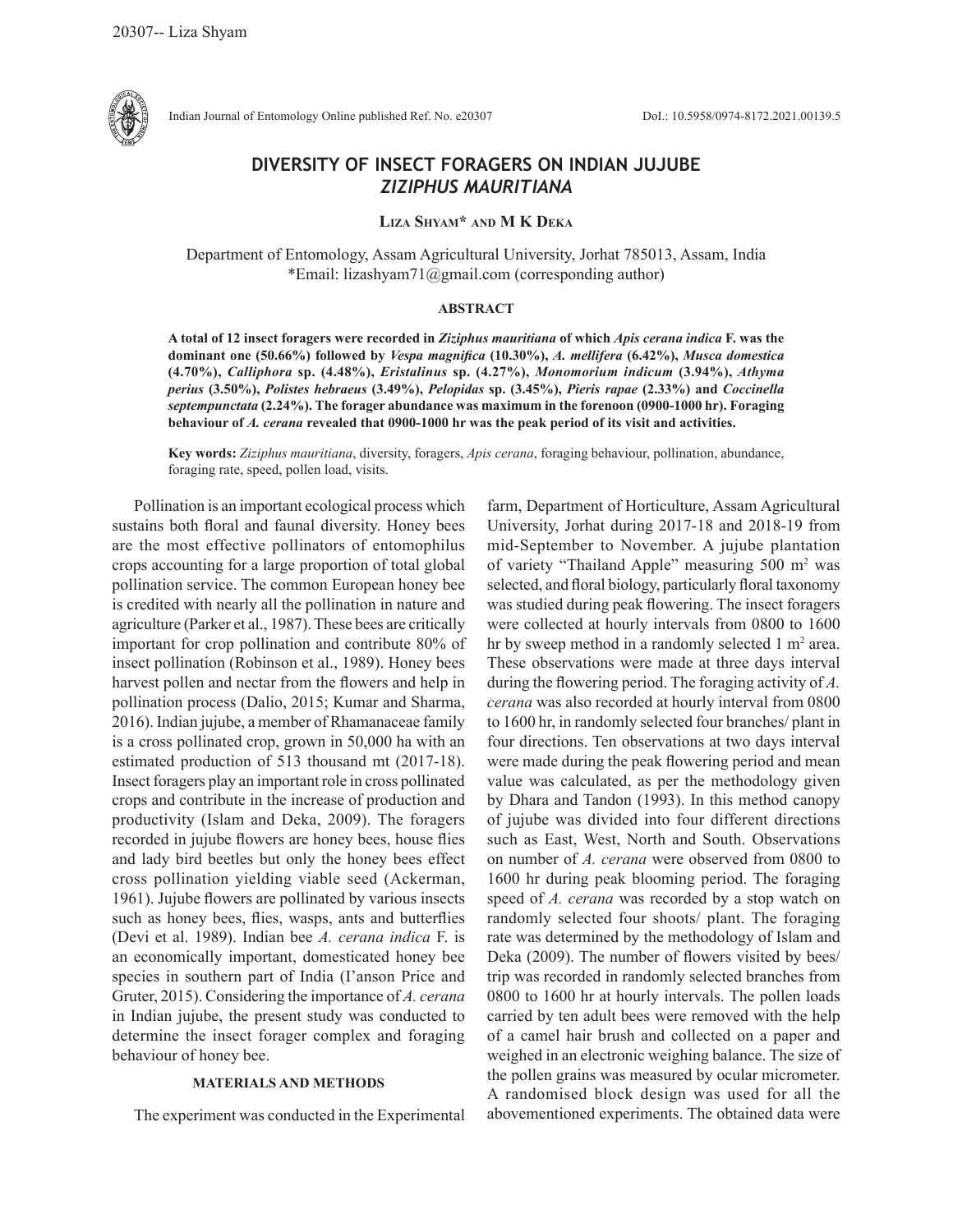statistically analysed using ANOVA, with significance determined with F value ( $p= 0.05$ )

#### **RESULTS AND DISCUSSION**

The flowers of jujube were small, yellowish-green, 6-8 mm in dia, complete, hermaphrodite, protandrous and hypogynous; with stamens pentandrous of 2 mm and carpel 2 mm in size; and inflorescence is condensed axillary cyme and the number of flowers/ inflorescence range from 12-16. Some cultivars attain anthesis early in the morning, others do so later in the day. Pareek (1983) reported that anthesis occurred between 7.30 to 8.30 am in cultivars Seb, Jogiya, Ponda, Aliganj and Illaichi, while in cultivars Gola and Mundia it was between 12.00 noon to 1.00 pm. The pollen grains measure 26.90± 0.46 µm. Pradeep and Jambhale (2000) and Tel-Zur and Schneider (2009) also recorded similar size of pollen grains in jujube. A total of 12 species were recorded as foragers of which *A. cerana* (50.66%) was the maximum followed by

*Vespa magnifica* (10.30%), *A. mellifera* (6.42%), *Musca domestica* (4.70%), *Calliphora* sp. (4.48%), *Eristalinus*  sp. (4.27%), *Monomorium indicum* (3.94%), *Athyma perius* (3.50%), *Polistes hebraeus* (3.49%), *Pelopidas*  sp*.* (3.45%), *Pieris rapae* (2.33%) and *Coccinella septempunctata* (2.24%) (Table 1). Devi et al. (1989) observed 20 species of insect foragers with *A. cerana*  being the dominant (52-95%). Srivastava et al. (2017) also observed *A. cerana* (65%) as the dominant one among the 20 species recorded on litchi. The peak period of the visitors like *A. cerana* and *A. mellifera* was found to be 0900-1000 hr and other visitors viz*., P. hebraeus*, *V. magnifica, Calliphora* sp. and *M. domestica* was 1100-1200 hr. Similar peak period of visit by bee was observed by Devi et al. (1989) on jujube, Hussain (2011) on guava and Deuri et al. (2018) on mango.

The abundance of bee at 0900-1000 hr was  $10.05\pm$ 0.62 while it was  $3.18 \pm 0.37$  at 1500-1600 hr of the day (Table 2). Verma and Partap (1995) and Joshi (2000) made similar observations on initiation, cessation and

Table 1. Insect forager complex on jujube flowers (2017 & 2018)

| S. No.             | <b>Species</b>            | Order       | N&P   | Peak period   | Abundance |  |  |
|--------------------|---------------------------|-------------|-------|---------------|-----------|--|--|
|                    |                           |             |       | of visit (hr) | $(\%)$    |  |  |
| 1.                 | Apis cerana               | Hymenoptera | $P+N$ | 0900-1000     | 50.66     |  |  |
| 2.                 | Vespa magnifica           | Hymenoptera | N     | 1100-1200     | 10.30     |  |  |
| 3.                 | Apis mellifera            | Hymenoptera | $P+N$ | $0900 - 1000$ | 6.42      |  |  |
| $\overline{4}$ .   | Musca domestica           | Diptera     | N     | 1100-1200     | 4.70      |  |  |
| 5.                 | <i>Calliphora</i> sp.     | Diptera     | N     | 1100-1200     | 4.48      |  |  |
| 6.                 | Eristalinus sp.           | Diptera     | N     | 1000-1100     | 4.27      |  |  |
| 7.                 | Monomorium indicum        | Hymenoptera | N     | 1000-1100     | 3.94      |  |  |
| 8.                 | Athyma perius             | Lepidoptera | N     | 1000-1100     | 3.50      |  |  |
| 9.                 | Polistes hebraeus         | Hymenoptera | N     | 1100-1200     | 3.49      |  |  |
| 10.                | Pelopidas sp.             | Lepidoptera | N     | 1000-1100     | 3.45      |  |  |
| 11.                | Pieris rapae              | Lepidoptera | N     | 1000-1100     | 2.33      |  |  |
| 12.                | Coccinella septempunctata | Coleoptera  | $P+N$ | 1000-1100     | 2.24      |  |  |
| P-pollen: N-nectar |                           |             |       |               |           |  |  |

Table 2. Foraging behaviour of *Apis cerana* on jujube (2017 and 2018)

| Time of          | Abundance of     | Foraging rate    | Foraging speed   | No. of flowers    | Pollen load/trip |
|------------------|------------------|------------------|------------------|-------------------|------------------|
| observation (hr) | A. cerana/sq. m/ | $(\pm SD)$       | $(sec) (\pm SD)$ | visited by        | $(mg) (\pm SD)$  |
|                  | min              |                  |                  | A. cerana/trip    |                  |
|                  | $(\pm SD)$       |                  |                  | $(\pm SD)$        |                  |
| 0800-0900        | $6.27 \pm 0.43$  | $19.00 \pm 1.20$ | $4.52 \pm 0.94$  | $234.20 \pm 3.50$ | $3.87 \pm 0.43$  |
| 0900-1000        | $10.05 \pm 0.62$ | $21.85 \pm 1.31$ | $6.60 \pm 0.44$  | $265.45 \pm 2.46$ | $5.20 \pm 0.54$  |
| 1000-1100        | $8.95 \pm 0.74$  | $19.40 \pm 1.10$ | $5.59 \pm 0.66$  | $256.70 \pm 4.97$ | $5.05 \pm 0.55$  |
| 1100-1200        | $8.15 \pm 0.64$  | $16.70 \pm 1.10$ | $5.18 \pm 0.62$  | $235.35 \pm 2.68$ | $3.74 \pm 0.44$  |
| 1200-1300        | $5.59 \pm 0.40$  | $9.70 \pm 1.45$  | $4.50 \pm 0.57$  | $171.50 \pm 4.28$ | $3.57 \pm 0.50$  |
| 1300-1400        | $3.53 \pm 0.52$  | $3.70 \pm 0.99$  | $2.74 \pm 0.45$  | $133.45 \pm 3.24$ | $2.52 \pm 0.54$  |
| 1400-1500        | $3.95 \pm 0.31$  | $6.40 \pm 1.06$  | $3.64 \pm 0.63$  | $181.70 \pm 4.06$ | $3.18 \pm 0.58$  |
| 1500-1600        | $3.18 \pm 0.37$  | $5.30 \pm 0.57$  | $3.09 \pm 0.45$  | $143.85 \pm 3.43$ | $2.24 \pm 0.33$  |
| Mean             | $6.04 \pm 0.50$  | $12.76 \pm 0.44$ | $4.48 \pm 0.59$  | $202.77 \pm 3.58$ | $3.67 \pm 0.49$  |
| $S.Ed\pm$        | 0.18             | 0.47             | 0.20             | 1.34              | 0.20             |
| $CD (p=0.05)$    | 0.36             | 0.94             | 0.40             | 2.69              | 0.40             |